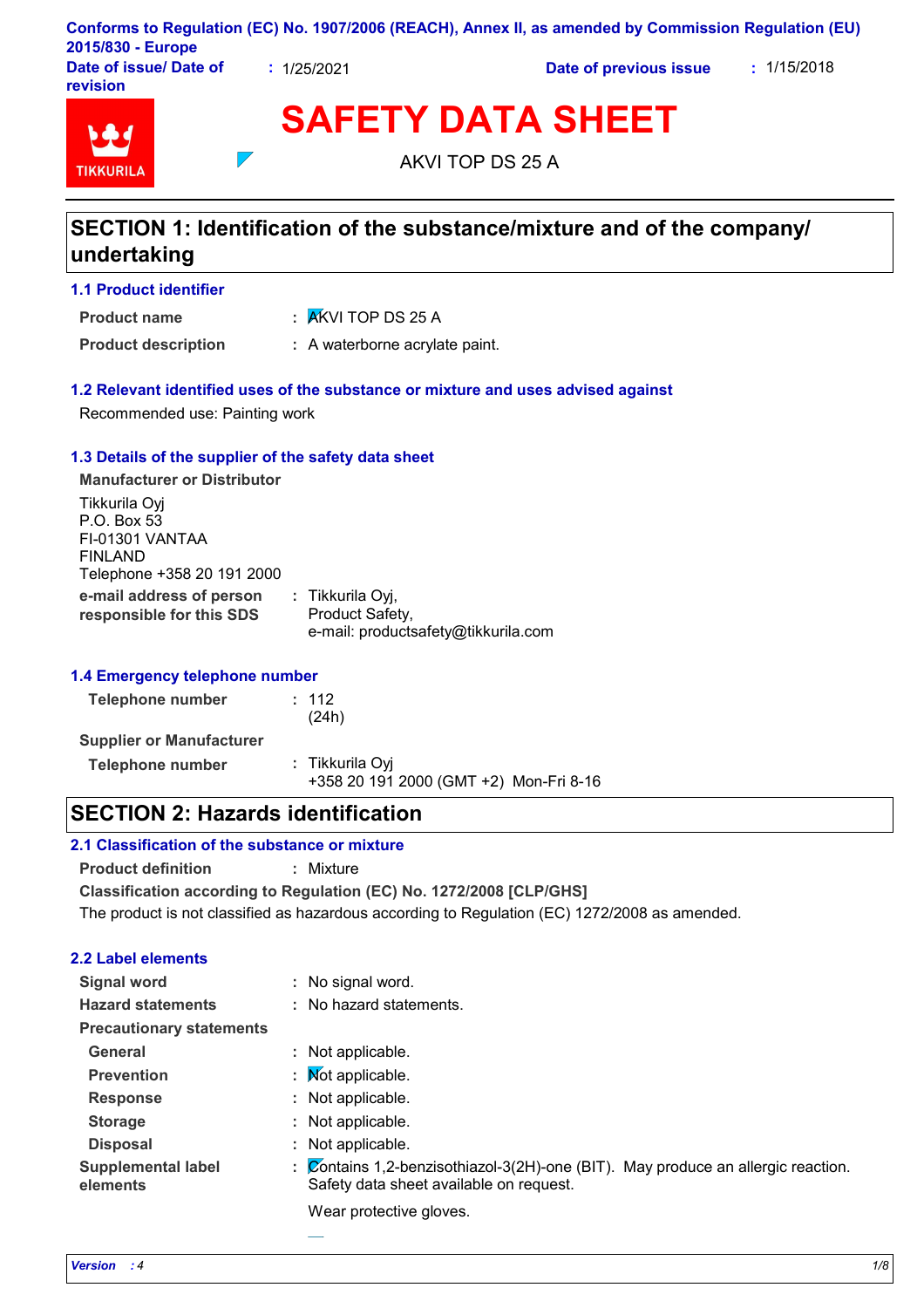|  |  | Date of issue/Date of revision |  |  |  |  |
|--|--|--------------------------------|--|--|--|--|
|--|--|--------------------------------|--|--|--|--|

*Date of issue/Date of revision 25.01.2021 Date of previous issue 15.01.2018. AKVI TOP DS 25 A*

Warning! Hazardous respirable droplets may be formed when sprayed. Do not breathe spray or mist.

## **2.3 Other hazards**

**Other hazards which do : not result in classification** : None known.

## **SECTION 3: Composition/information on ingredients**

|                                    |                                                                                    |               | <b>Classification</b>                                                                                                                                |              |
|------------------------------------|------------------------------------------------------------------------------------|---------------|------------------------------------------------------------------------------------------------------------------------------------------------------|--------------|
| <b>Product/ingredient</b><br>name  | <b>Identifiers</b>                                                                 | $\frac{9}{6}$ | <b>Regulation (EC) No.</b><br>1272/2008 [CLP]                                                                                                        | <b>Notes</b> |
| 2-butoxyethanol                    | REACH #: 01-2119475108-36<br>EC: 203-905-0<br>CAS: 111-76-2<br>Index: 603-014-00-0 | $\leq$ 3      | Acute Tox. 4, H302<br>Acute Tox. 4, H312<br>Acute Tox. 4, H332<br>Skin Irrit. 2, H315<br>Eye Irrit. 2, H319                                          |              |
| 1,2-benzisothiazol-3(2H)-one (BIT) | EC: 220-120-9<br>CAS: 2634-33-5                                                    | < 0.05        | Acute Tox. 4, H302<br>Skin Irrit. 2, H315<br>Eye Dam. 1, H318<br><b>Skin Sens. 1, H317</b><br>Aquatic Acute 1, H400 (M=1)<br>Aquatic Chronic 2, H411 |              |
|                                    |                                                                                    |               | See Section 16 for the full<br>text of the H statements<br>declared above.                                                                           |              |

There are no additional ingredients present which, within the current knowledge of the supplier, are classified and contribute to the classification of the substance and hence require reporting in this section.

There are no additional ingredients present which, within the current knowledge of the supplier and in the concentrations applicable, are classified as hazardous to health or the environment, are PBTs or vPvBs or have been assigned a workplace exposure limit and hence require reporting in this section.

Occupational exposure limits, if available, are listed in Section 8.

Notes, if applicable, refer to Notes given in Annex VI of 1272/2008/EC.

## **SECTION 4: First aid measures**

| 4.1 Description of first aid measures |                                                                                                                                                                                                      |
|---------------------------------------|------------------------------------------------------------------------------------------------------------------------------------------------------------------------------------------------------|
| General                               | : In all cases of doubt, or when symptoms persist, seek medical attention. Show this<br>safety data sheet or label to the doctor if possible.                                                        |
| Eye contact                           | : Check for and remove any contact lenses. Immediately flush eyes with plenty of<br>lukewarm water, keeping eyelids open. Continue to rinse for at least 15 minutes.                                 |
| <b>Inhalation</b>                     | $:$ Remove to fresh air.                                                                                                                                                                             |
| <b>Skin contact</b>                   | : Wash skin thoroughly with soap and water or use recognized skin cleanser. Do<br>NOT use solvents or thinners.                                                                                      |
| Ingestion                             | : If accidentally swallowed rinse the mouth with plenty of water (only if the person is<br>conscious). If significant amounts have been swallowed or if symptoms persist,<br>seek medical attention. |

### **4.2 Most important symptoms and effects, both acute and delayed**

See Section 11 for more detailed information on health effects and symptoms.

**Contains:** 

1,2-benzisothiazol-3(2H)-one (BIT)

May produce an allergic reaction.

### **4.3 Indication of any immediate medical attention and special treatment needed**

None.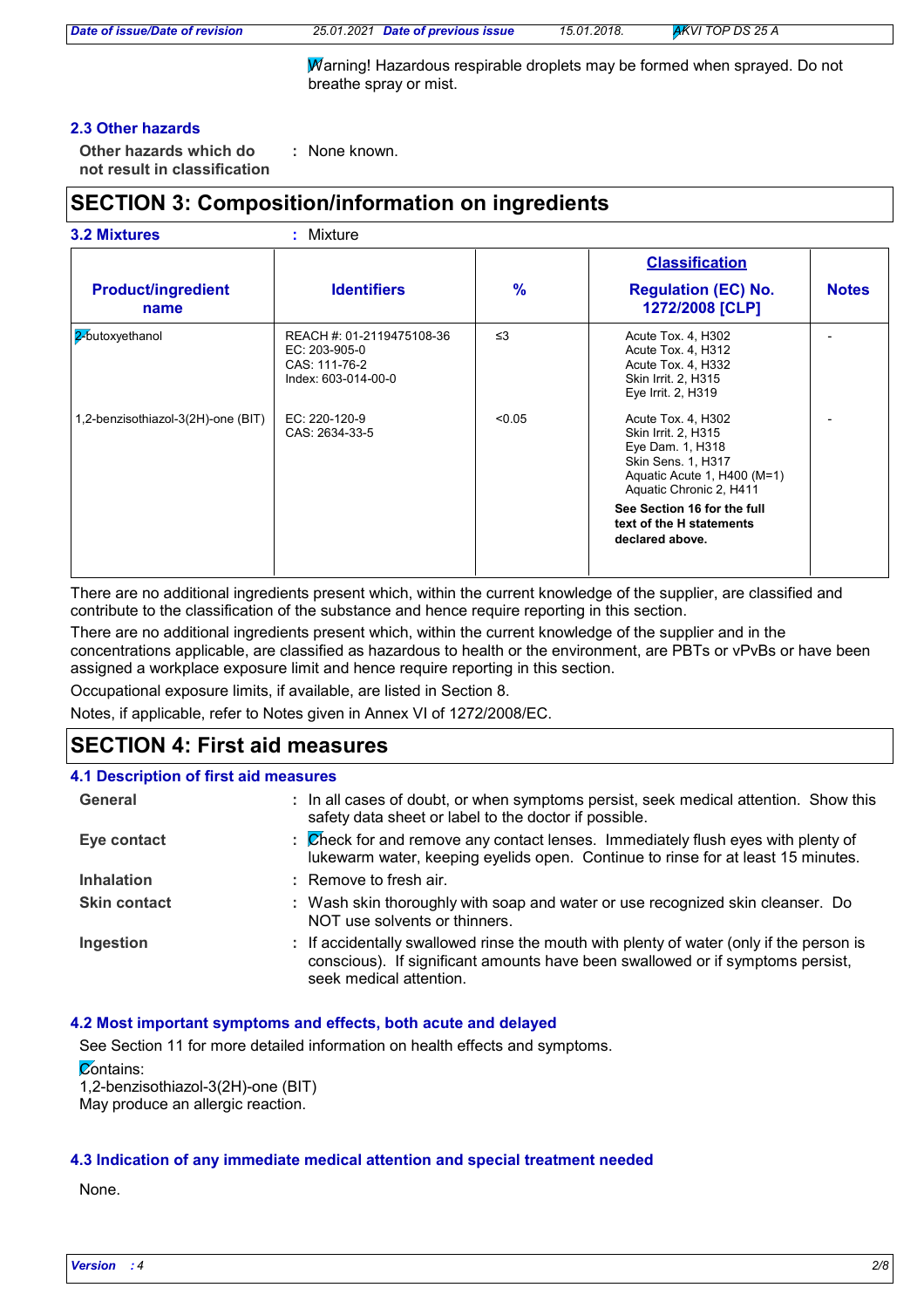# **SECTION 5: Firefighting measures**

| 5.1 Extinguishing media<br><b>Suitable extinguishing</b><br>media | : Use an extinguishing agent suitable for the surrounding fire. Recommended:<br>Alcohol resistant foam, CO <sub>2</sub> , powders or water spray/mist.        |
|-------------------------------------------------------------------|---------------------------------------------------------------------------------------------------------------------------------------------------------------|
| Unsuitable extinguishing<br>media                                 | : Do not use a direct water jet that could spread the fire.                                                                                                   |
| 5.2 Special hazards arising from the substance or mixture         |                                                                                                                                                               |
| Hazards from the<br>substance or mixture                          | : This product is not classified as flammable. Fire will produce dense black smoke.<br>Exposure to decomposition products may cause a health hazard.          |
| <b>Hazardous combustion</b><br>products                           | : When exposed to high temperatures, hazardous decomposition products may be<br>produced, such as carbon monoxide and dioxide, smoke, oxides of nitrogen etc. |
| <b>5.3 Advice for firefighters</b>                                |                                                                                                                                                               |
| <b>Special protective actions</b><br>for fire-fighters            | : Use water spray to keep fire-exposed containers cool. Do not release runoff from<br>fire to drains or watercourses.                                         |
| <b>Special protective</b><br>equipment for fire-fighters          | : Appropriate breathing apparatus may be required.                                                                                                            |

## **SECTION 6: Accidental release measures**

| <b>6.1 Personal precautions,</b><br>protective equipment and<br>emergency procedures | : Refer to protective measures listed in sections 7 and 8.                                                                                                                                                                                                               |
|--------------------------------------------------------------------------------------|--------------------------------------------------------------------------------------------------------------------------------------------------------------------------------------------------------------------------------------------------------------------------|
| <b>6.2 Environmental</b><br><b>precautions</b>                                       | : Do not allow to enter drains, water courses or soil.                                                                                                                                                                                                                   |
| 6.3 Methods and materials<br>for containment and<br>cleaning up                      | : Contain and collect spillage with non-combustible, absorbent material e.g. sand,<br>earth, vermiculite or diatomaceous earth and place in container for disposal<br>according to local regulations. Preferably clean with water or detergent. Avoid using<br>solvents. |
| 6.4 Reference to other<br><b>sections</b>                                            | : See Section 1 for emergency contact information.<br>See Section 13 for additional waste treatment information.                                                                                                                                                         |

## **SECTION 7: Handling and storage**

| <b>7.1 Precautions for safe</b><br>handling                                          | : Skin contact with the product and exposure to spray mist and vapor should be<br>avoided. Avoid contact with skin and eyes. Avoid inhalation of dust from sanding.<br>See Section 8 for information on appropriate personal protective equipment. Eating,<br>drinking and smoking should be prohibited in areas where this material is handled<br>and stored. Wash hands before breaks and immediately after handling the product.                    |  |
|--------------------------------------------------------------------------------------|--------------------------------------------------------------------------------------------------------------------------------------------------------------------------------------------------------------------------------------------------------------------------------------------------------------------------------------------------------------------------------------------------------------------------------------------------------|--|
| <b>7.2 Conditions for safe</b><br>storage, including any<br><b>incompatibilities</b> | : Store away from direct sunlight in a dry, cool and well-ventilated area, away from<br>incompatible materials (see Section 10). Keep container tightly closed. Containers<br>that have been opened must be carefully resealed and kept upright to prevent<br>leakage. Do not store in unlabeled containers. Recommended storage temperature<br>is $+5^{\circ}$ C $+25^{\circ}$ C. Do not allow to freeze. Store in accordance with local regulations. |  |
| 7.3 Specific end use(s)                                                              | $:$ None.                                                                                                                                                                                                                                                                                                                                                                                                                                              |  |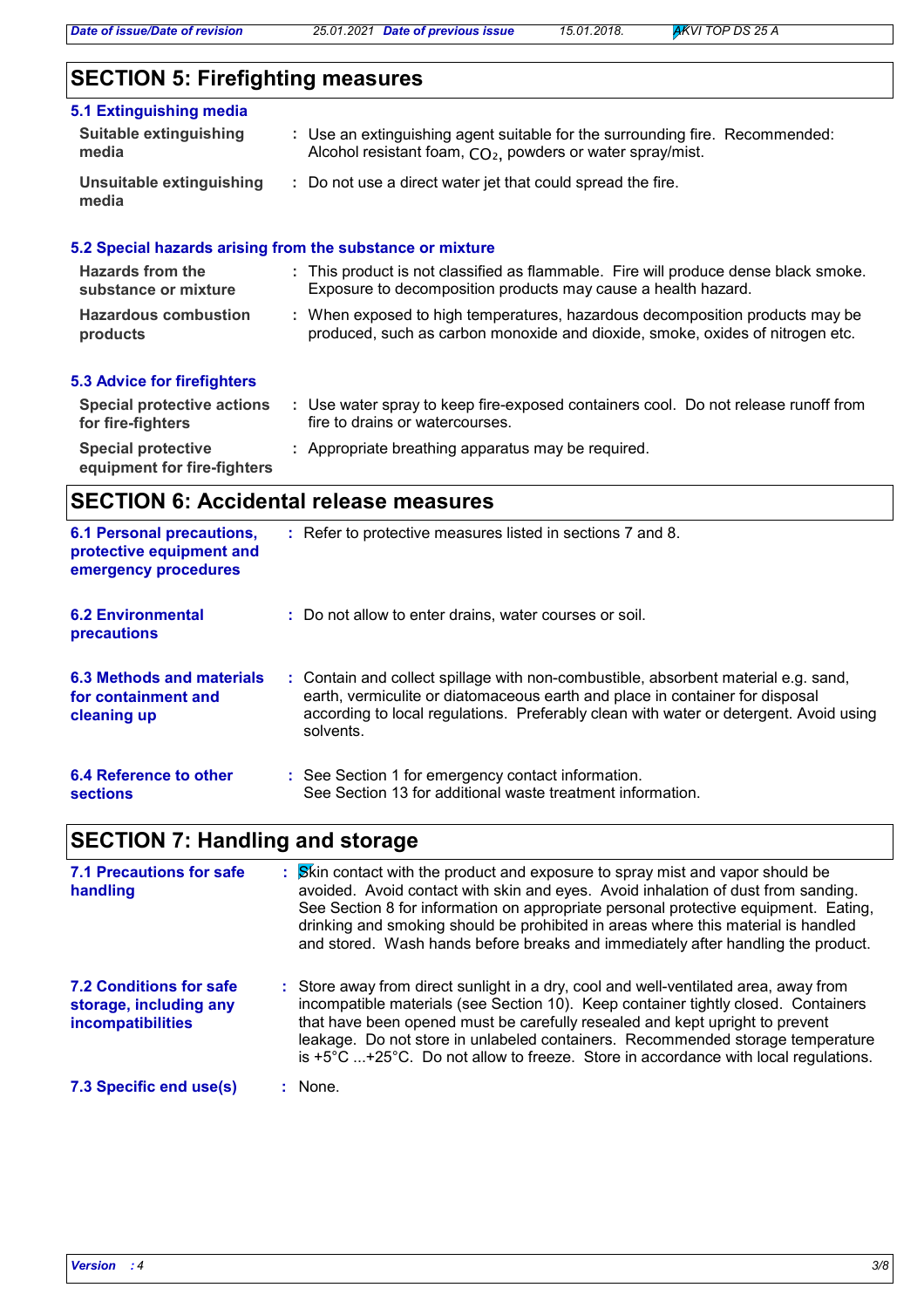## **SECTION 8: Exposure controls/personal protection**

#### **8.1 Control parameters**

**Occupational exposure limits**

| <b>Product/ingredient name</b> | <b>Exposure limit values</b>                                                                                                                                                                                                                                 |
|--------------------------------|--------------------------------------------------------------------------------------------------------------------------------------------------------------------------------------------------------------------------------------------------------------|
| 12-butoxyethanol               | <b>EU OEL (Europe, 10/2019). Absorbed through skin. Notes: list</b><br>of indicative occupational exposure limit values<br>TWA: 20 ppm 8 hours.<br>TWA: 98 mg/m <sup>3</sup> 8 hours.<br>STEL: 50 ppm 15 minutes.<br>STEL: 246 mg/m <sup>3</sup> 15 minutes. |

Recommended monitoring : If this product contains ingredients with exposure limits, personal, workplace **procedures** atmosphere or biological monitoring may be required to determine the effectiveness of the ventilation or other control measures and/or the necessity to use respiratory protective equipment.

#### **DNELs/DMELs**

No DNELs/DMELs available.

**PNECs**

No PNECs available.

### **8.2 Exposure controls**

**Appropriate engineering controls**

Provide adequate ventilation. Comply with the health and safety at work laws.

#### **Individual protection measures**

| <b>Eye/face protection</b>    | : Safety eyewear should be used when there is a likelihood of exposure. Use safety<br>eyewear (EN166), especially during spray-application.                                                                                                                                                                                                                                                |
|-------------------------------|--------------------------------------------------------------------------------------------------------------------------------------------------------------------------------------------------------------------------------------------------------------------------------------------------------------------------------------------------------------------------------------------|
| <b>Hand protection</b>        | : Wear protective gloves. Gloves should be replaced regularly and if there is any<br>sign of damage to the glove material. The instructions and information provided by<br>the glove manufacturer on use, storage, maintenance and replacement must be<br>followed.<br>Recommended glove material (EN374):<br>> 8 hours (breakthrough time): nitrile rubber<br>Not recommended: PVA gloves |
| <b>Skin protection</b>        | : Wear appropriate personal protective clothing to prevent skin contact.                                                                                                                                                                                                                                                                                                                   |
| <b>Respiratory protection</b> | : If ventilation during spray-application is inadequate, use respirators with<br>combination filter AP, gas/dust filter (EN405:2001). Wear a respirator with type P2<br>filter during sanding (EN149:2001). Be sure to use an approved/certified respirator<br>or equivalent. Check that mask fits tightly and change filter regularly.                                                    |

## **SECTION 9: Physical and chemical properties**

## **9.1 Information on basic physical and chemical properties**

| Appearance                          |                                                          |
|-------------------------------------|----------------------------------------------------------|
| <b>Physical state</b>               | $:$ Liquid.                                              |
| Color                               | : Coloured                                               |
| Odor                                | $:$ Mild.                                                |
| <b>Odor threshold</b>               | : Not relevant for the hazard assessment of the product. |
| рH                                  | : Not relevant for the hazard assessment of the product. |
| <b>Melting point/freezing point</b> | : Not available.                                         |
| Initial boiling point and           | : Not available.                                         |
| boiling range                       |                                                          |
| <b>Flash point</b>                  | $: >100^{\circ}$ C                                       |
| <b>Evaporation rate</b>             | : Not available.                                         |
| Flammability (solid, gas)           | : Not applicable. Product is a liquid.                   |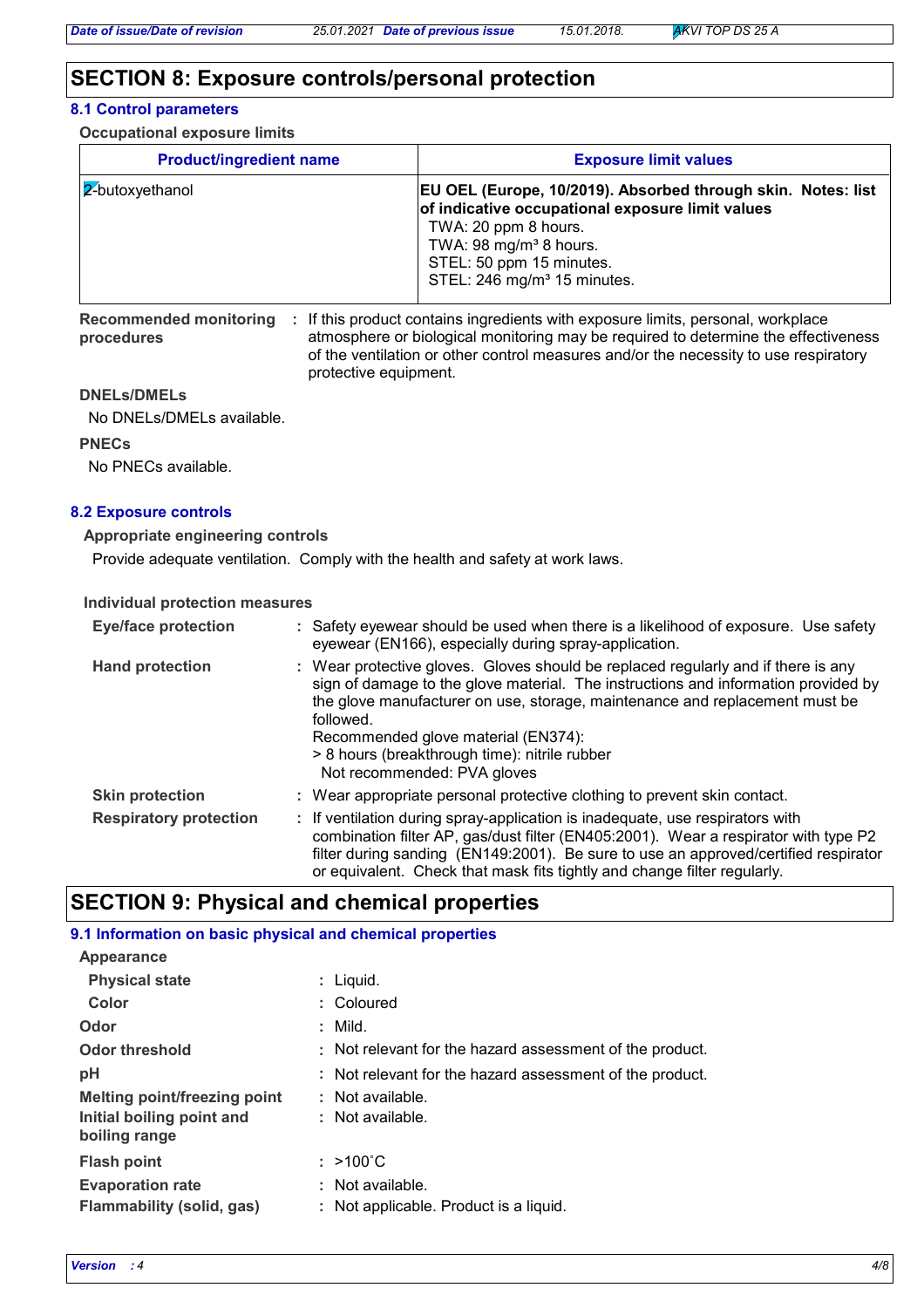| Date of issue/Date of revision                             | 25.01.2021 Date of previous issue                        | 15.01.2018. | AKVI TOP DS 25 A |
|------------------------------------------------------------|----------------------------------------------------------|-------------|------------------|
| Upper/lower flammability or<br>explosive limits            | : Not available.                                         |             |                  |
| Vapor pressure                                             | : Not available.                                         |             |                  |
| Vapor density                                              | : Not available.                                         |             |                  |
| <b>Density</b>                                             | : 1.2 to 1.3 g/cm <sup>3</sup>                           |             |                  |
| Solubility(ies)                                            | : Miscible in water.                                     |             |                  |
| Partition coefficient: n-octanol/: Not available.<br>water |                                                          |             |                  |
| <b>Auto-ignition temperature</b>                           | : Not available.                                         |             |                  |
| <b>Decomposition temperature</b>                           | : Not relevant for the hazard assessment of the product. |             |                  |
| <b>Viscosity</b>                                           | : Not relevant for the hazard assessment of the product. |             |                  |
| <b>Explosive properties</b>                                | : No explosive ingredients present.                      |             |                  |
| <b>Oxidizing properties</b>                                | : No oxidizing ingredients present.                      |             |                  |

## **9.2 Other information**

No additional information.

| <b>SECTION 10: Stability and reactivity</b>     |                                                                                                                                                               |  |
|-------------------------------------------------|---------------------------------------------------------------------------------------------------------------------------------------------------------------|--|
| <b>10.1 Reactivity</b>                          | $\therefore$ See Section 10.5.                                                                                                                                |  |
| <b>10.2 Chemical stability</b>                  | : Stable under recommended storage and handling conditions (see Section 7).                                                                                   |  |
| 10.3 Possibility of<br>hazardous reactions      | : Under normal conditions of storage and use, hazardous reactions will not occur.                                                                             |  |
| <b>10.4 Conditions to avoid</b>                 | : Avoid extreme heat and freezing.                                                                                                                            |  |
| 10.5 Incompatible materials                     | : Keep away from the following materials to prevent strong exothermic reactions:<br>oxidizing agents<br>strong acids<br>strong alkalis                        |  |
| <b>10.6 Hazardous</b><br>decomposition products | : When exposed to high temperatures, hazardous decomposition products may be<br>produced, such as carbon monoxide and dioxide, smoke, oxides of nitrogen etc. |  |

## **SECTION 11: Toxicological information**

**11.1 Information on toxicological effects**

There is no testdata available on the product itself.

The product is not classified as hazardous according to Regulation (EC) 1272/2008 as amended.

Long term exposure to spray mist may produce respiratory tract irritation. Prolonged or repeated contact can defat the skin and lead to irritation, cracking and/or dermatitis.

### **Acute toxicity**

| <b>Product/ingredient name</b> | <b>Result</b>                       | <b>Species</b> | <b>Dose</b>      | <b>Exposure</b> |
|--------------------------------|-------------------------------------|----------------|------------------|-----------------|
| $\sqrt{2}$ butoxyethanol       | LC50 Inhalation Dusts and<br>lmists | Rat - Female   | $\vert$ 2.2 mg/l | 4 hours         |
|                                | LD50 Dermal                         | Guinea pig     | 230 uL/kg        |                 |
|                                | LD50 Oral                           | Rat            | 917 mg/kg        |                 |

**Irritation/Corrosion** Not classified. Not classified.

### **Sensitization**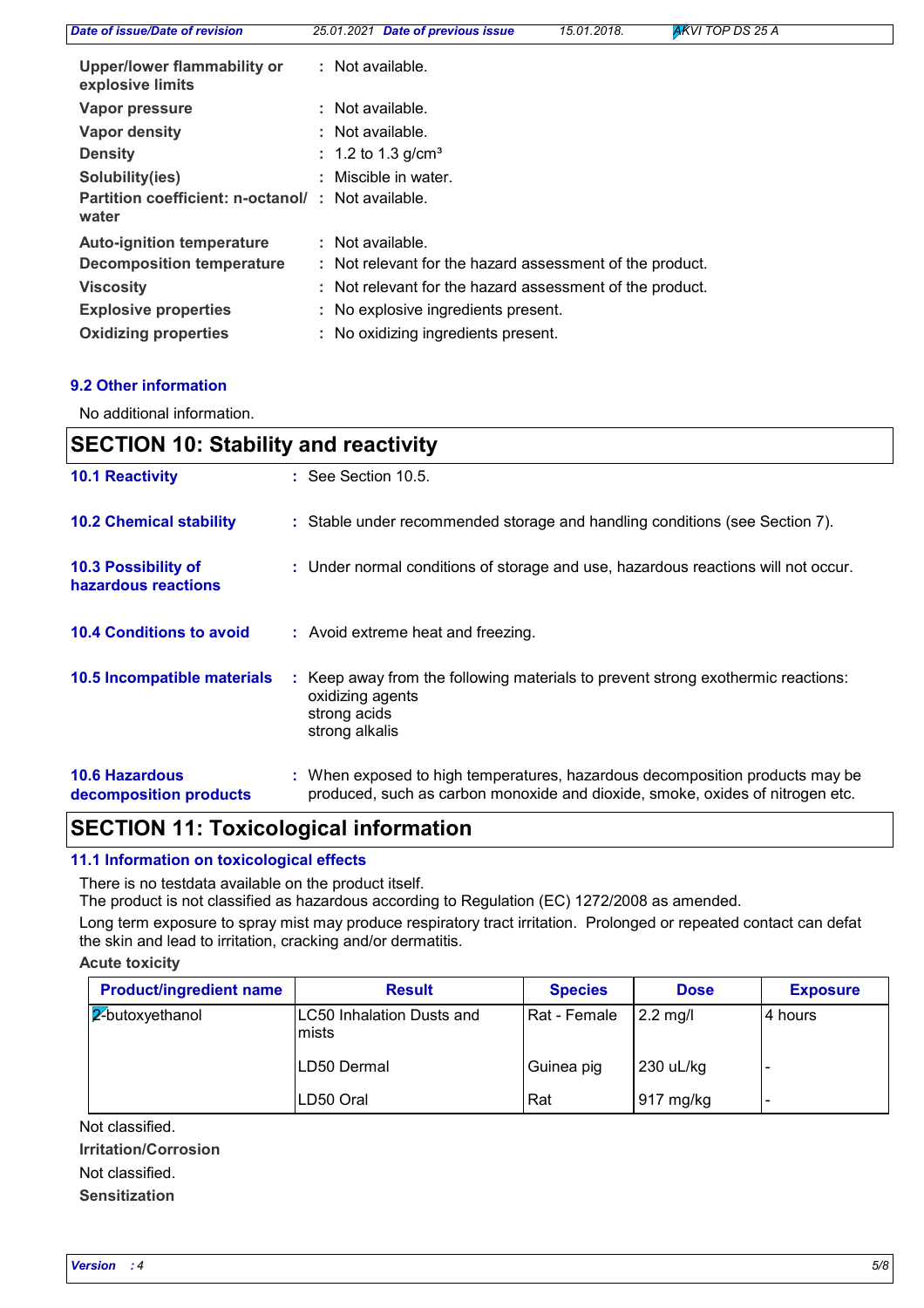*Date of issue/Date of revision 25.01.2021 Date of previous issue 15.01.2018. AKVI TOP DS 25 A*

| Not classified.                                                                                   |
|---------------------------------------------------------------------------------------------------|
| The product contains sensitizing substances mentioned in sections 2 and 3.<br><b>Mutagenicity</b> |
| Not classified.                                                                                   |
| Carcinogenicity                                                                                   |
| Not classified.                                                                                   |
| <b>Reproductive toxicity</b>                                                                      |
| Not classified.                                                                                   |
| <b>Teratogenicity</b>                                                                             |
| Not classified.                                                                                   |
| Specific target organ toxicity (single exposure)                                                  |
| Not classified.                                                                                   |
| Specific target organ toxicity (repeated exposure)                                                |
| Not classified.                                                                                   |
| <b>Aspiration hazard</b>                                                                          |
| Not classified.                                                                                   |

## **SECTION 12: Ecological information**

Ecological testing has not been conducted on this product. Do not allow to enter drains, water courses or soil.

The product is not classified as environmentally hazardous according to Regulation (EC) 1272/2008.

## **12.1 Toxicity**

| <b>Product/ingredient name</b>                 | <b>Result</b>        | <b>Species</b>               | <b>Exposure</b> |
|------------------------------------------------|----------------------|------------------------------|-----------------|
| $\sqrt{x}$ -benzisothiazol-3(2H)-<br>one (BIT) | Acute EC50 0.36 mg/l | Algae - Skeletonema costatum | 72 hours        |
|                                                | Acute LC50 0.74 mg/l | Fish                         | 96 hours        |

### **12.2 Persistence and degradability**

**:** No specific data.

## **12.3 Bioaccumulative potential**

| <b>Product/ingredient name</b> | $\mathsf{LocP}_\mathsf{ow}$ | <b>Bioconcentration factor</b><br><b>IBCF1</b> | <b>Potential</b> |
|--------------------------------|-----------------------------|------------------------------------------------|------------------|
| $ 2$ -butoxyethanol            | 0.81                        |                                                | low              |

## **12.4 Mobility in soil**

| <b>Soil/water partition</b> | : Not available. |
|-----------------------------|------------------|
| coefficient (Koc)           |                  |
| <b>Mobility</b>             | : Not available. |

## **12.5 Results of PBT and vPvB assessment**

This mixture does not contain any substances that are assessed to be a PBT or a vPvB.

#### **12.6 Other adverse effects :**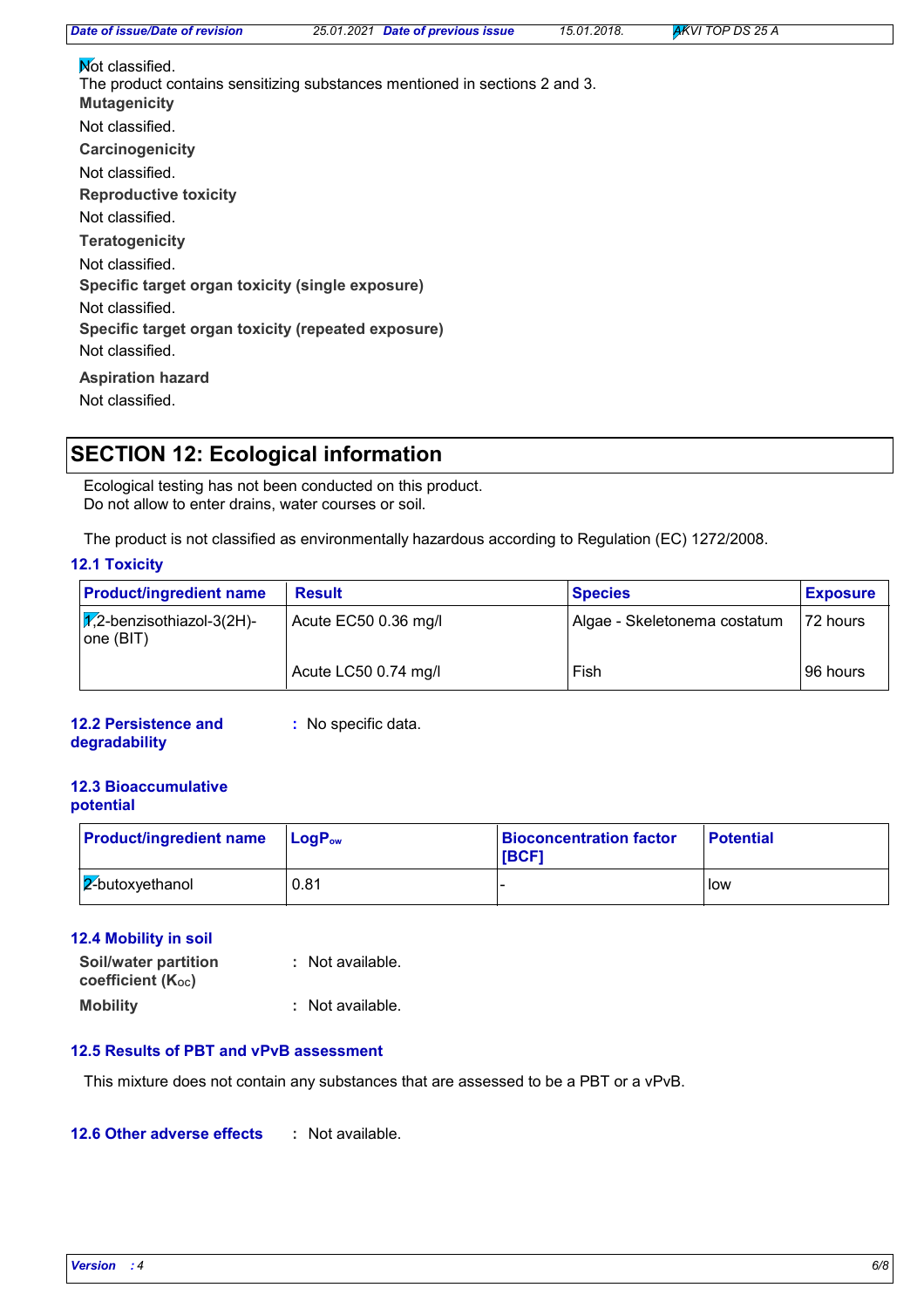## **SECTION 13: Disposal considerations**

## **13.1 Waste treatment methods**

#### **Product**

```
Methods of disposal :
```
Gather residues into waste containers. Liquid residue must not be emptied into drains or sewage system, but handled in accordance with national regulations. Product residues should be left at special companies which have permission for gathering this kind of wastes.

**European waste catalogue (EWC)**

| Waste code | <b>Waste designation</b>                                                          |
|------------|-----------------------------------------------------------------------------------|
| $1080111*$ | waste paint and varnish containing organic solvents or other hazardous substances |
| 08 01 12   | waste paint and varnish other than those mentioned in 08 01 11                    |

If this product is mixed with other wastes, the original waste product code may no longer apply and the appropriate code should be assigned. For further information, contact your local waste authority.

#### **Packaging**

| <b>Methods of disposal</b> | : Empty packaging should be recycled or disposed of in accordance with national<br>regulations. |
|----------------------------|-------------------------------------------------------------------------------------------------|
| <b>Special precautions</b> | : No additional information.                                                                    |

## **SECTION 14: Transport information**

This product is not regulated for carriage according to ADR/RID, IMDG, IATA.

|                                           | <b>ADR/RID</b>           | <b>IMDG</b>    | <b>IATA</b>    |
|-------------------------------------------|--------------------------|----------------|----------------|
| 14.1 UN number                            | Not regulated.           | Not regulated. | Not regulated. |
| 14.2 UN proper<br>shipping name           | $\overline{\phantom{a}}$ |                |                |
| <b>14.3 Transport</b><br>hazard class(es) | $\qquad \qquad$          |                |                |
| 14.4 Packing<br>group                     | -                        |                |                |
| 14.5<br><b>Environmental</b><br>hazards   | No.                      | No.            | No.            |

**14.6 Special precautions for : Transport within user's premises: always transport in closed containers that are user** upright and secure. Ensure that persons transporting the product know what to do in the event of an accident or spillage.

#### **14.7 Transport in bulk according to IMO instruments :** Not available.

## **SECTION 15: Regulatory information**

|                                                  | 15.1 Safety, health and environmental regulations/legislation specific for the substance or mixture |
|--------------------------------------------------|-----------------------------------------------------------------------------------------------------|
| EU Regulation (EC) No. 1907/2006 (REACH)         |                                                                                                     |
| <b>Other EU regulations</b>                      |                                                                                                     |
| <b>Europe inventory</b>                          | : Not determined.                                                                                   |
| <b>VOC Directive</b>                             | : This product is in scope of Directive 2004/42/CE.                                                 |
| <b>15.2 Chemical Safety</b><br><b>Assessment</b> | : This product contains substances for which Chemical Safety Assessments are still<br>required.     |